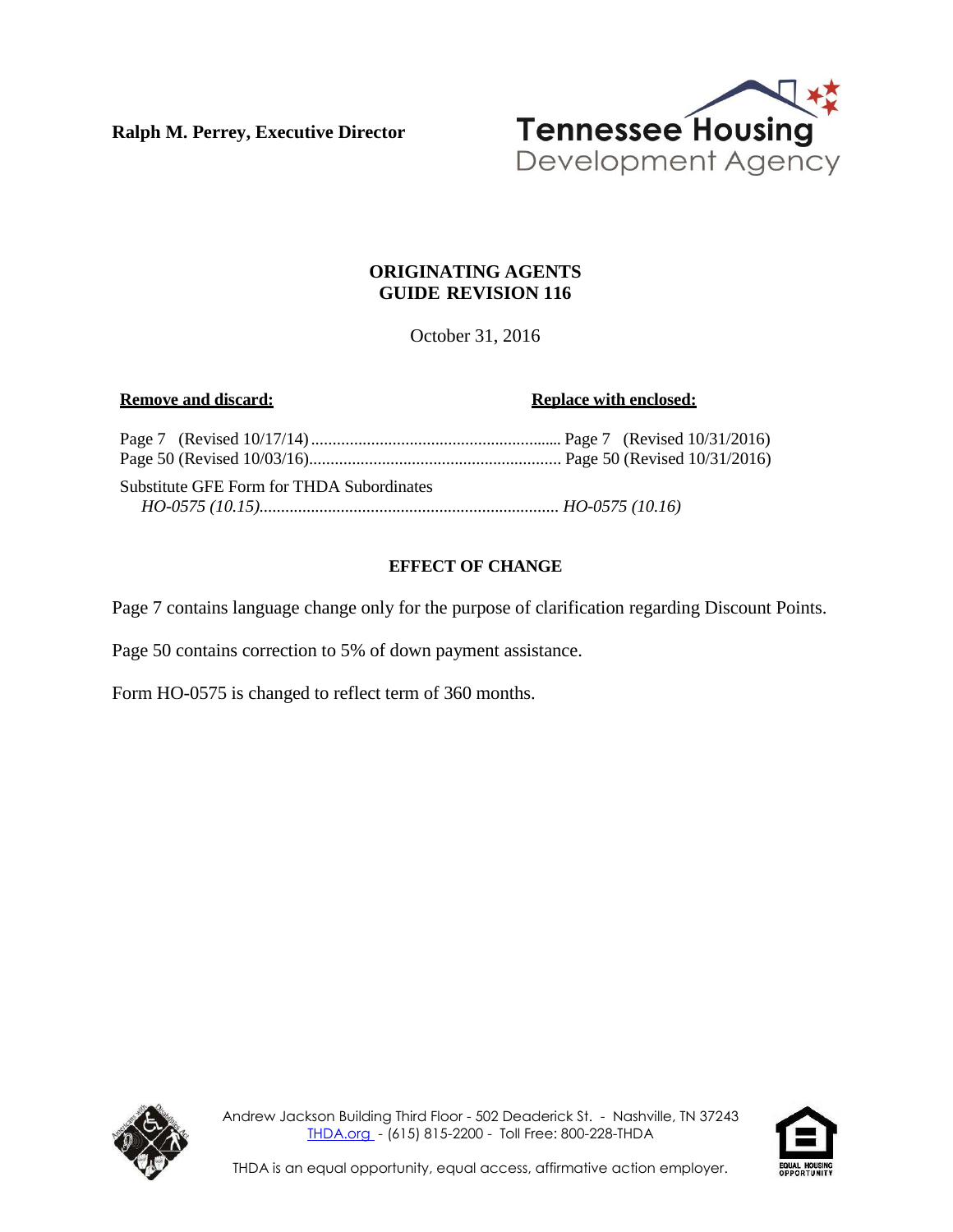- 2. Discount Points ¼% of the actual or total loan amount is permissible, and is paid to the Origination Agent. Either the Borrower or seller may pay the ¼% discount fee.
- 3. Application Fee Up to \$600. Either Applicant or Seller may pay this fee.
- 4. Service Release Fee The amount depends on the agreement between Originating Agent and an approved THDA Servicer in connection with the sale of servicing. This agreement must be in writing, fully executed, and approved by THDA before a Commitment can be issued by THDA. Servicing can only be sold directly to an approved THDA Servicer.
- 5. Interest For loans closed by the Purchase Method, an Originating Agent may retain per diem interest at the note rate for the number of days Originating Agent holds the loan prior to purchase by THDA.

# REMAINDER OF THIS PAGE LEFT BLANK INTENTIONALLY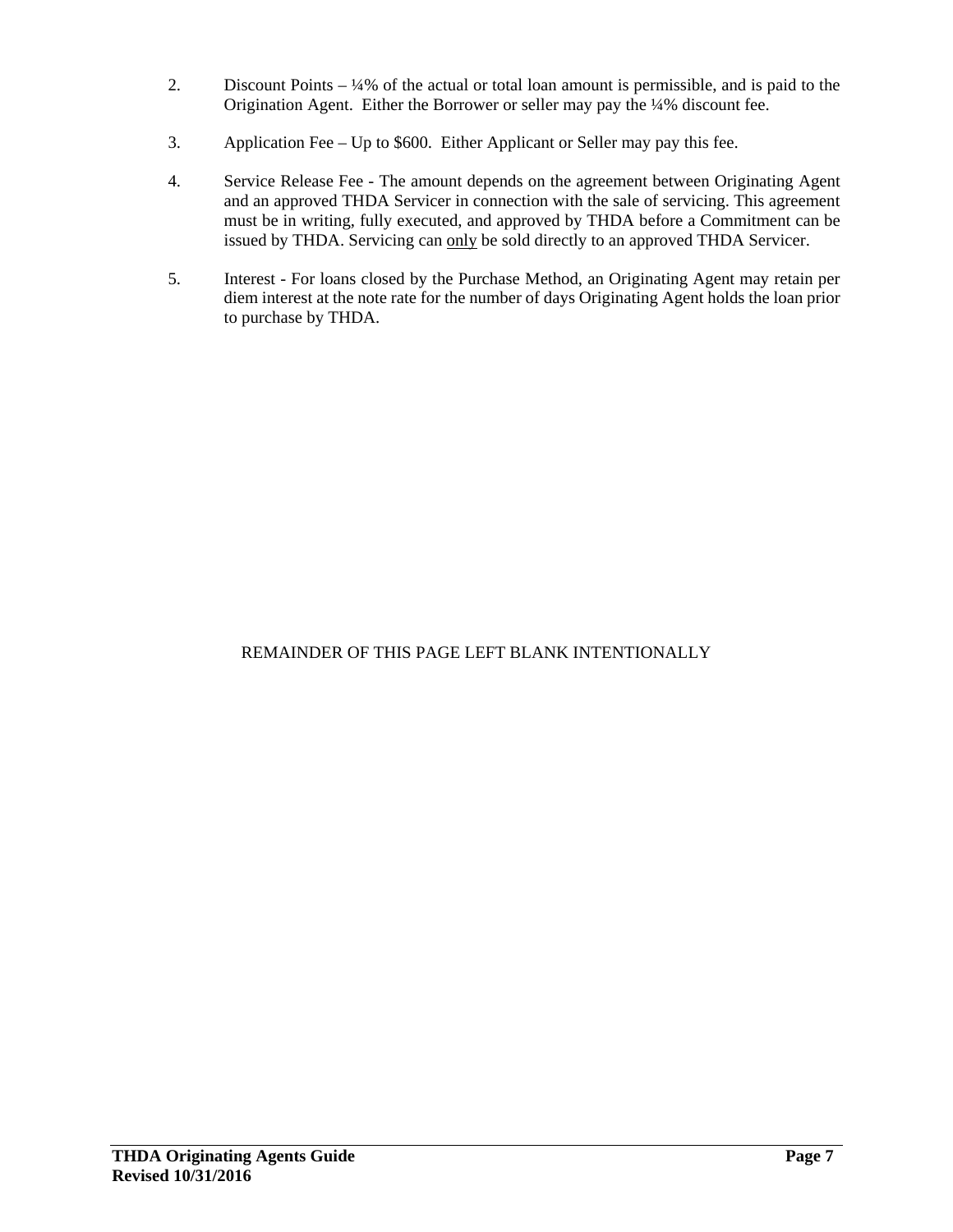#### **SELLER AFFIDAVIT HO-0451 (09/99)**

The seller of the property must complete a Seller Affidavit for each application file submitted to THDA. The Seller Affidavit is to assist in determining whether the purchase of the property involves more than the purchase price specified in the sales contract.

The seller must sign and date the Seller Affadavit, and it must be notarized. Enclose the original Seller Affidavit in the application file when submitting for THDA underwriting. In the absence of the original Affidavit at the time of loan approval, a prior to closing contingency will be THDA receipt of the original.

## **APPLICATION FOR ASSISTANCE HO-0573 (10/16)**

This form must be completed and the original included in each loan application package submitted under the Great Choice Plus Loan Program. The application should indicate the total FHA loan amount including MIP, the exact (dollars and cents) amount of assistance based on 5% of the sales price, the anticipated closing date, and the complete name of the settlement agent. This form must be signed by the Borrower(s) and an authorized representative of the lender.

### **BUYER PROFILE HO-0439 (02/15)**

This form is critical to facilitate accurate reports by THDA. Complete this form accurately and completely and enclose it with the application file when submitted for THDA underwriting.

## **UNDERWRITING SUBMISSION CHECKLIST HO-0549 (10/15)**

Use this form as a cover sheet for all application files submitted to THDA.

Follow the checklist closely and complete all information. Items omitted may cause the application file to be returned for completion and resubmission. Do not change the size of this form.

The checklist has five main sections:

- 1. General Information.
- 2. THDA Program Eligibility. Must include original documents, notarized as indicated.
- 3. Great Choice Plus Loans/Downpayment/Closing Cost Assistance. Must be documented as indicated, if applicable.
- 4. Credit Package. Must include documentation, as indicated.

Originating Agent Information: Provide complete information, including the Originating Agent's four-digit O. A. Number as assigned by THDA. An omitted or incorrect Originating Agent number and